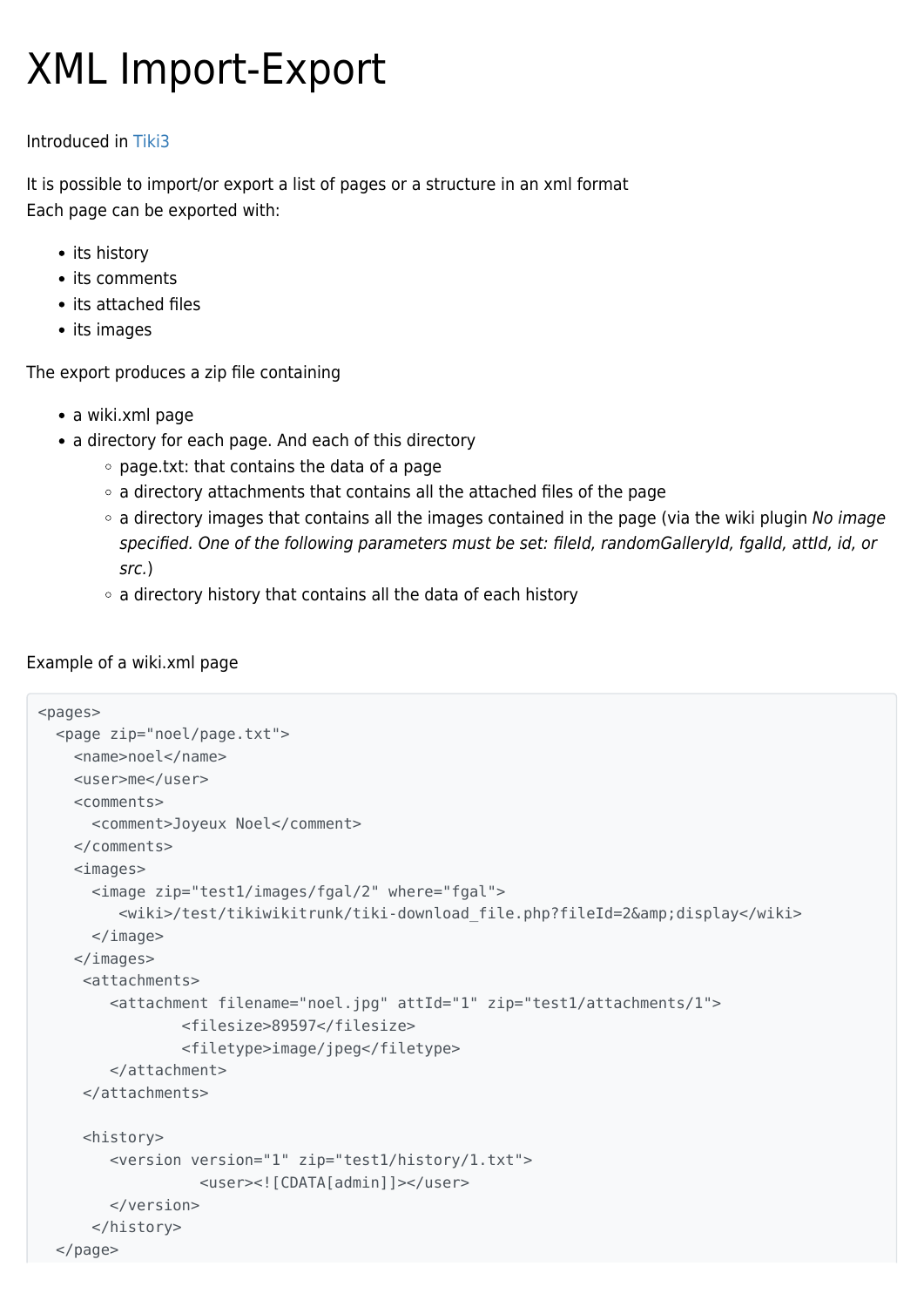#### This example is very simplified. More fields are provided

For a structure we will have something like

```
<structure>
  <page><name>noel</name></page>
  <structure>
    <page>1 noel</page>
     <structure>
        <page>1.1 noel</page>
     </structure>
   <structure>
   <structure>
      <page>2 noel</page>
   </structure>
</structure>
```
The export can be done in wiki->List pages or in Structures-> List structures The import can be done by calling tiki-import\_xml\_zip.php You need to have tiki\_p\_admin to do the import and the export

| Find                                     | Exact match $\Box$                                      |                                                            |                |                |
|------------------------------------------|---------------------------------------------------------|------------------------------------------------------------|----------------|----------------|
| any language                             | ٥<br>not in                                             |                                                            | ¢              |                |
| Number of displayed rows 25              |                                                         | GO                                                         |                |                |
| Page△                                    | <b>Hits</b>                                             | <b>Last mod</b>                                            | Last<br>author | Vers. Actions  |
| HomePage                                 |                                                         | 4 Sat 24 of Jan., 2009<br>13:49 CET<br>Tiki initialization | admin          | $0$ 2 $\cap$ 2 |
| The UB Physical Optics<br>Research Group |                                                         | 5 Sat 24 of Jan., 2009<br>12:45 CET<br>Tiki initialization | admin          | $0$ and        |
| Perform action with checked:             | <br>$1 + 1 +$<br>$\cdots$<br>Remove<br>Print<br>Xml Zip | ∼<br>v<br>ge: 1/1                                          |                |                |

## Requirements

[The ZipArchive class for php](http://php.net/manual/en/class.ziparchive.php) must be installed

(Example: for gentoo, emerge pecl-zip and restart the server)